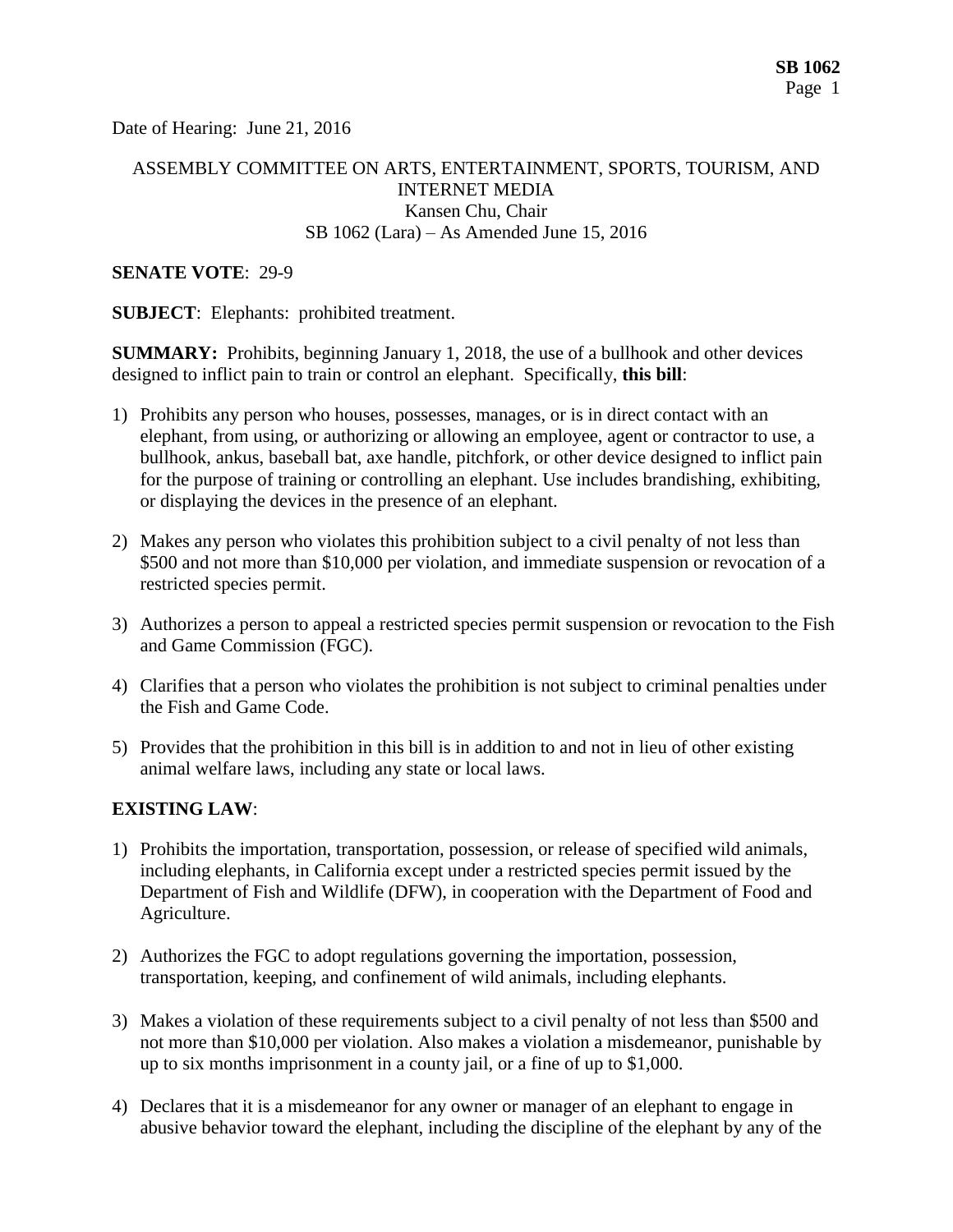following methods:

- a) Deprivation of food, water, or rest. (Pen. Code, § 596.5, subd. (a).)
- b) Use of electricity. (Pen. Code, § 596.5, subd. (b).)
- c) Physical punishment resulting in damage, scarring, or breakage of skin. (Pen. Code, § 596.5, subd. (c).)
- d) Insertion of any instrument into any bodily orifice. (Pen. Code, § 596.5, subd. (d).)
- e) Use of martingales. (Pen. Code, § 596.5, subd. (e).)
- f) Use of block and tackle. (Pen. Code, § 596.5, subd. (f).)
- 5) Provides that the actions of a person who maliciously and intentionally maims, mutilates, tortures, or wounds a living animal, or maliciously and intentionally kills an animal as a criminal offense. (Pen. Code, § 597.)
- 6) Specifies when a person overdrives, overloads, drives when overloaded, overworks, tortures, torments, deprives of necessary sustenance, drink, or shelter, cruelly beats, mutilates, or cruelly kills any animal, or causes or procures any animal to be so overdriven, overloaded, driven when overloaded, overworked, tortured, tormented, deprived of necessary sustenance, drink, shelter, or to be cruelly beaten, mutilated, or cruelly killed; and whoever, having the charge or custody of any animal, either as owner or otherwise, subjects any animal to needless suffering, or inflicts unnecessary cruelty upon the animal, or in any manner abuses any animal, or fails to provide the animal with proper food, drink, or shelter or protection from the weather, or who drives, rides, or otherwise uses the animal when unfit for labor as a criminal offense. (Pen. Code, § 597, subd. (b).)
- 7) Requires punishment as a felony by imprisonment pursuant to subdivision (h) of Section 1170, or by a fine of not more than twenty thousand dollars (\$20,000), or by both that fine and imprisonment, or alternatively, as a misdemeanor by imprisonment in a county jail for not more than one year, or by a fine of not more than twenty thousand dollars (\$20,000), or by both that fine and imprisonment for violations of Penal Code section 597 (animal cruelty). (Pen. Code, § 597, subd. (d).)
- 8) Requires that if a defendant is granted probation for a conviction of animal cruelty, the court shall order the defendant to pay for, and successfully complete, counseling, as determined by the court, designed to evaluate and treat behavior or conduct disorders. If the court finds that the defendant is financially unable to pay for that counseling, the court may develop a sliding fee schedule based upon the defendant's ability to pay. The counseling shall be in addition to any other terms and conditions of probation, including any term of imprisonment and any fine. If the court does not order custody as a condition of probation for a conviction under this section, the court shall specify on the court record the reason or reasons for not ordering custody. This does not apply to cases involving police dogs or horses as described in Section 600. (Pen. Code, § 597, subd. (h).)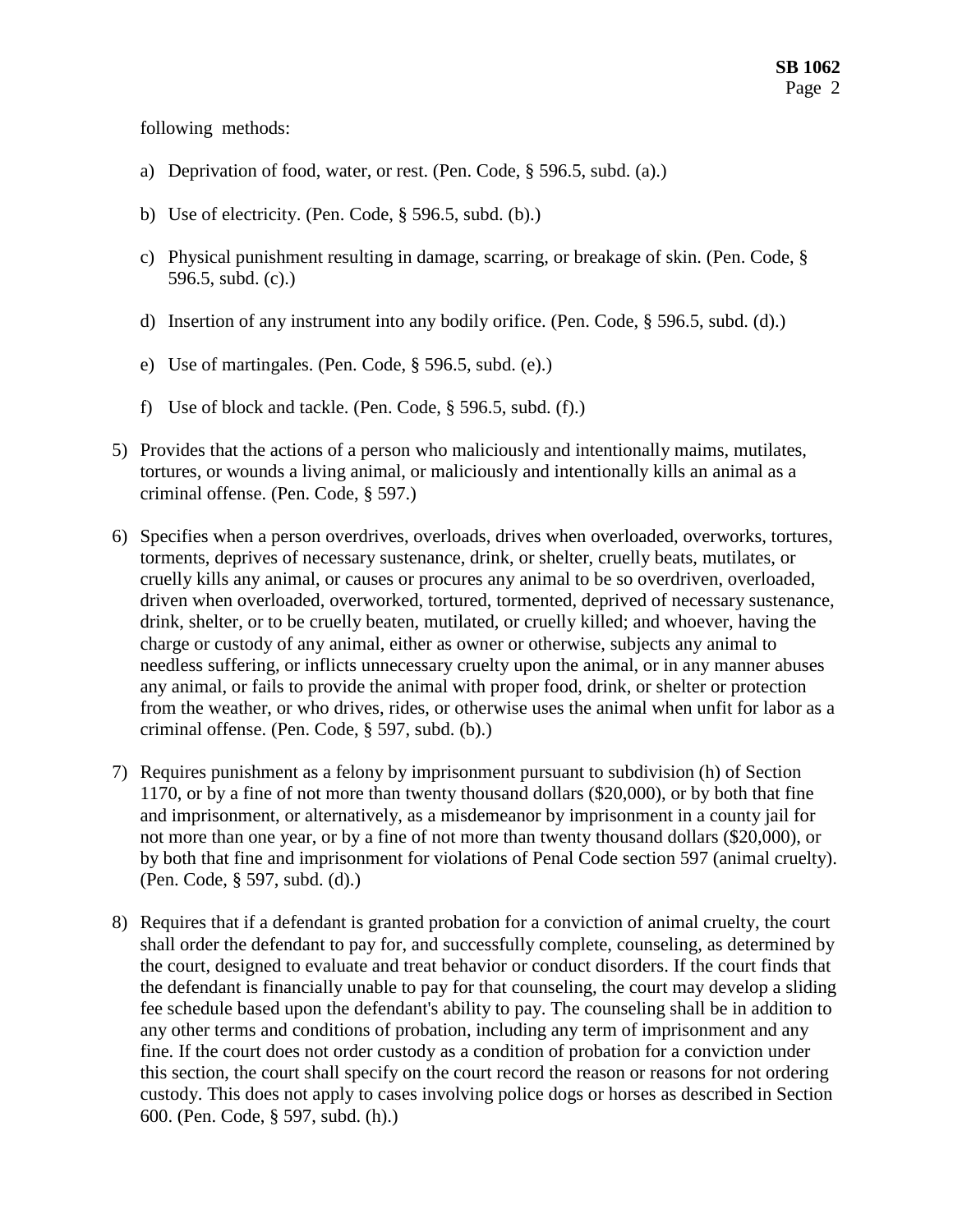**FISCAL EFFECT**: This bill passed out of the Senate Appropriations Committee, pursuant to Rule 28.8.

# **COMMENTS**:

1) *Author's statement in support of legislation:* According to the author, "SB 1062 simply codifies industry standards for elephant management by prohibiting the use of bullhooks, bats, and pitchforks to discipline an elephant. A bullhook is typically embedded into most sensitive areas of an elephant, which involves areas around the ears, mouth, and back of the legs. The use of this instrument also puts handlers at severe risk, should an elephant decide to rebel against the trainer. Los Angeles and Oakland have prohibited use of the bullhook, and San Francisco has banned the performance of elephants, among other performing animals. Supported by the California Association of Zoos and Aquariums, it is time for the State to follow suit and prohibit this inhumane practice."

## 2) *Background*:

a) *Existing state and federal law prohibits animal abuse, and provides specific protections for elephants*. As mentioned in the "Existing Law" section above, California law makes abuse of an animal a crime punishable under the Penal Code. Further specific protections exist for elephants, including (Pen. Code, § 596.5, subd. (a).) which provides, "It shall be a misdemeanor for any owner or manager of an elephant to engage in abusive behavior toward the elephant, . . ." Id. The statute goes on to list specific conduct which is included under "abusive behavior," but does not limit the definition of abusive behavior towards an elephant in any way. A "bull hook" or "guide" used by an owner or manager to engage in abusive behavior toward the elephant is already a crime under existing law. Enforcement of these laws is done at the local level by the local Animal Control Officer and local law enforcement.

In addition, federal law provides, under the Animal Welfare Act (AWA), that zoos, circuses, transporters, roadside menageries and exhibitors of elephants must be licensed and participate in record-keeping and marking requirements. Additional protections exist governing their care, handling, and transport. The AWA gives power to the Secretary of Agriculture and the United States Department of Agriculture, whose power is further delegated to the Animal Plant and Health Inspection Service (APHIS) to administer and enforce the AWA's requirements. APHIS enforces the Act through conducting inspections and instituting rules and regulations for facilities. APHIS is required to conduct yearly inspections and investigate facilities whenever a complaint is filed.

Unlike California law, the AWA does not prohibit any particular instruments in the handling of elephants or other warm blooded animals.

b) *Two models for handling elephants: protected contact and free contact. Without use of "guide" free contact will be ended.* There are two models for elephant trainers and caretakers to interact with elephants: "protective contact" and "free contact." In the protective contact model, the trainer or caretaker only interacts with elephants through a barrier or fence. In free contact the trainer/caretaker shares a physical space with the elephant. According to some experts, the bullhook/guide is necessary for free contact training or management. Without use of the "bull hook" or "guide," free contact is not a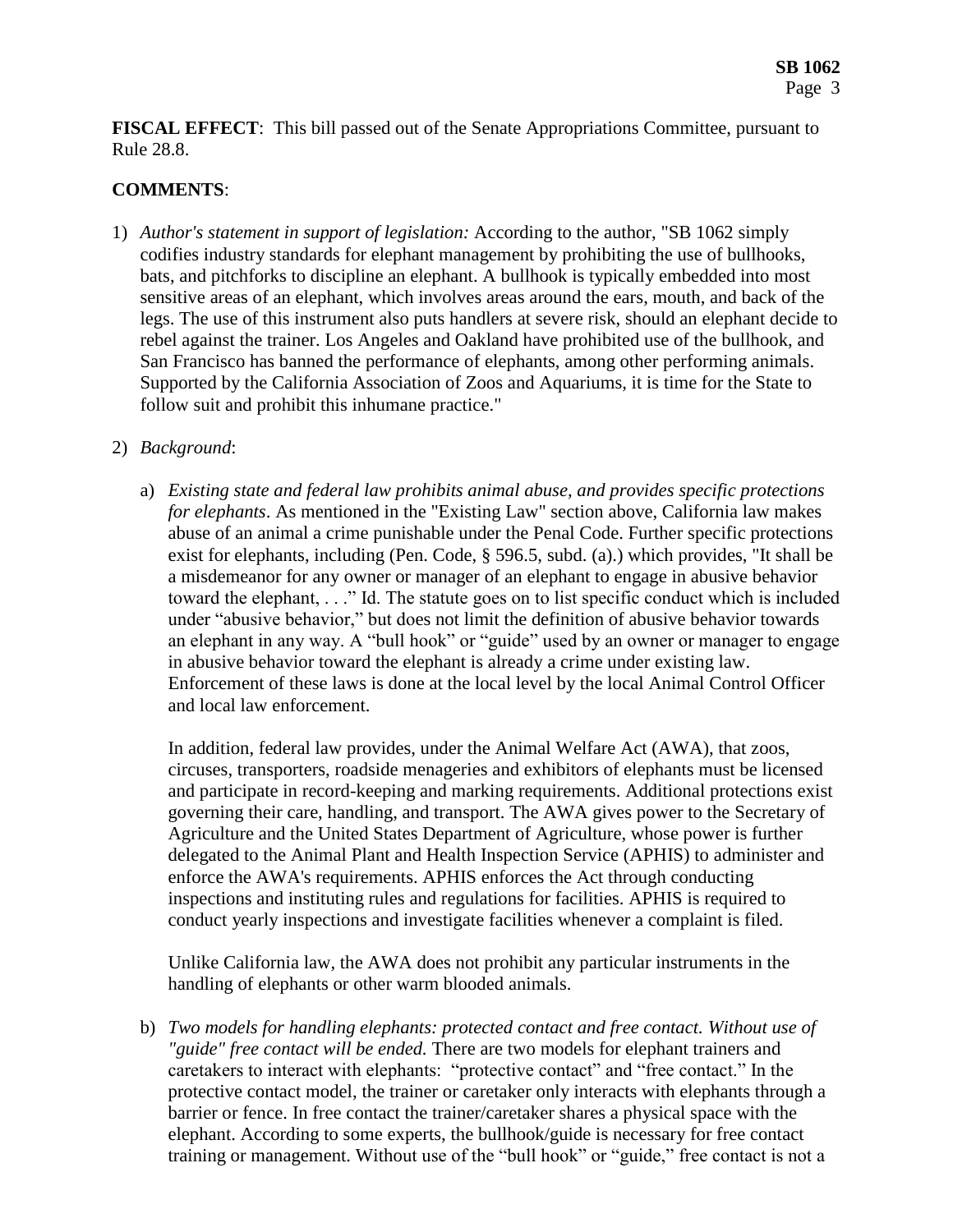viable model for interacting with elephants. In order to have a live performance involving an elephant, for instance, free contact is necessary. A live performance with elephants typically occurs in a circus, but can also include use of elephants in films, events like county fairs, or attractions such as theme parks and safari experience parks.

It should be noted that while California zoos accredited by the Association of Zoos and Aquariums (AZA), along with many other facilities housing elephants no longer use bullhooks, the American Veterinary Medicine Association (AVMA) policy does not prohibit the use of guides/bullhooks, and many facilities nationwide have contacted the committee to state that they incorporate guides into their protected contact protocol.

AVMA policy prohibits the use of guides in a manner which inflicts harm on an elephant, but allows use of the guide as a husbandry tool for elephant management. "The AVMA condemns the use of guides to puncture, lacerate, strike or inflict harm upon an elephant. Elephant guides are husbandry tools that consist of a shaft capped by one straight and one curved end. The ends are blunt and tapered, and are used to touch parts of the elephant's body as a cue to elicit specific actions or behaviors, with the handler exerting very little pressure. The ends should contact, but should not tear or penetrate the skin." (*Elephant Guides and Tethers*, AVMA.) [www.avma.org/KB/Policies/Pages/Elephant-Guides-and-](http://www.avma.org/KB/Policies/Pages/Elephant-Guides-and-Tethers.aspx)[Tethers.aspx](http://www.avma.org/KB/Policies/Pages/Elephant-Guides-and-Tethers.aspx)

"Guides and tethers are used for training elephants in some elephant management systems, and appropriate training is important for facilitating veterinary care. However, guides and tethers should only be used in a manner consistent with the promotion of optimum welfare of the elephant. Personnel using these devices should be trained adequately, as well as introduced to alternative management systems." (*Elephant Guides and Tethers*, AVMA.) [www.avma.org/KB/Policies/Pages/Elephant-Guides-and-](http://www.avma.org/KB/Policies/Pages/Elephant-Guides-and-Tethers.aspx)[Tethers.aspx](http://www.avma.org/KB/Policies/Pages/Elephant-Guides-and-Tethers.aspx)

c) *Elephants in the California entertainment and tourism industries*: *Impacted entities are two businesses which work with the film and entertainment industry and provide public interaction directly with elephants.* As mentioned above, all zoos and major sanctuaries in California have moved to protected contact and have ceased use of the guide tool. There are two remaining commercial organizations - which have 9 elephants between them - that have direct contact with elephants as their business model. Both claim they need to use guide tools in order to provide their services. The first is Have Trunk Will Travel, who provides elephants for work in films, television, commercials, traditional Indian weddings, as well as offering elephant rides at fairs and theme parks. They are the exclusive providers of elephants to the film industry and have worked on projects such as George of the Jungle and Water for Elephants. Their research and development of elephant handling and medical care techniques are recognized nationwide.

The second affected business is the Monterey Zoo, which offers a safari style bed and breakfast experience, public meet and greets with exotic animals and educational experience and research facilities all inside an expansive property outside of Salinas California. There are over 100 exotic animals onsite, with five elephants among them. Education, public interaction with exotic animals and research are all supported through a related non-profit as well as the proceeds from their ranch. The facility's animals are also stars of stage and screen, with their lions and bears, parrots, squirrels, yaks and more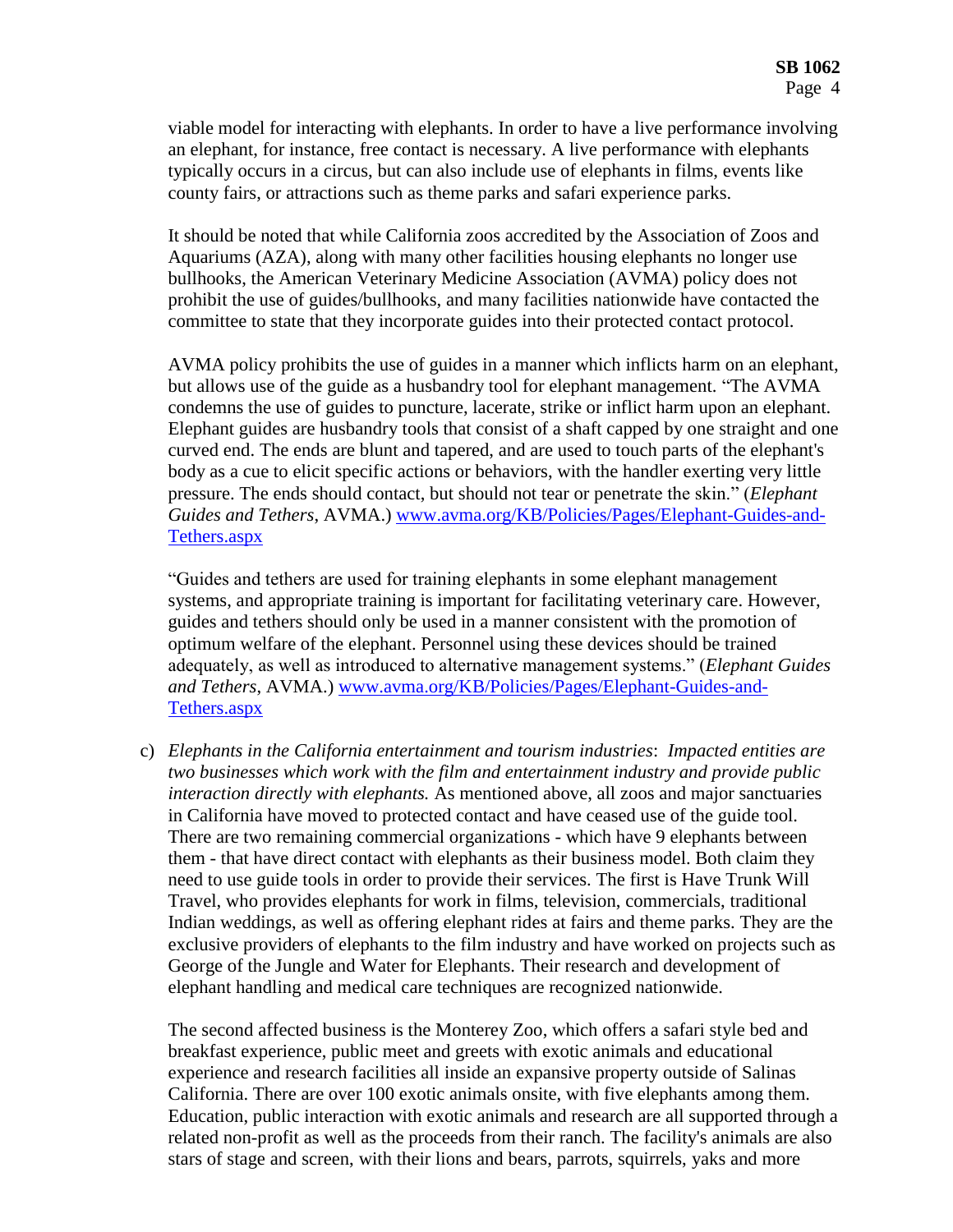appearing in numerous television shows, commercials and films. The Monterey Zoo is currently undergoing a \$10 million dollar renovation and expansion of their facility.

- 3) *Arguments in support:* 
	- a) *Use of the "guide" or "bull hook" is de facto abuse.* According to information provided by the author, a "bullhook is a steel-pointed rod resembling a fireplace poker that is used to prod, hook, and strike elephants in order to dominate and control them during training, performing, and handling. The sharp tip and hook are applied with varying degrees of pressure to sensitive spots on an elephant's body, causing the elephant to recoil from the source of pain. The handle is used as a club, inflicting substantial pain by striking areas where little tissue separates skin and bone. . . . Elephant calves are forcibly separated from their mothers (females elephants naturally remain with their mothers for life) and taught to associate the bullhook with pain and fear. While the elephant is typically restrained, handlers repeatedly administer sharp jabs and hooks with the bullhook, and strike sensitive parts of their bodies with the handle or metal hook. Thereafter, the elephant responds to the bullhook out of fear of pain (moving away from the device) and will be expected to perform a behavior on cue or suffer the painful consequences. . . ."
	- b) *The professional community of elephant handlers is moving away from direct human contact with elephants, and thus the instrument should be banned from use as outmoded.*

The East Bay Zoological Society, which owns the Oakland Zoo, supports this bill, explaining in part that it has used the management style called "Protected Contact" described in Comment 2 above since 1991. "The elephants and staff do not share the same physical space, and the elephants also have a choice of whether or not to participate in training sessions. This management style ensures not only the safety and care of our elephants, but also our staff." According to the Humane Society of the United States, "California zoos accredited by the Association of Zoos and Aquariums (AZA) no longer use bullhooks, nor does the Performing Animal Welfare Society's sanctuary which is home to numerous rescued elephants. The AZA now also urges *all* its member zoos to switch to a safer and more humane elephant training system that does not utilize the bullhook."

- 4) Arguments in opposition:
	- a) *The "guide" is a humane and irreplaceable aspect of elephant handling in direct contact with humans, which many vets and zoo keepers still need to use, in addition to use with performing animals.* According to the Elephant Managers Association (EMA), who oppose this measure, "All animal species are vastly different in their husbandry needs and each species requires specialized equipment to ensure proper care. Tools such as the elephant guide (or bullhooks) are safe and productive components of elephant care and training. Elephant tools are not intended to injure or harm the animal and are proven and humane husbandry tools that are widely utilized by knowledgeable and experienced elephant care professionals in a variety of settings. They also add an increased degree of safety for the trainer, the animal, and the public."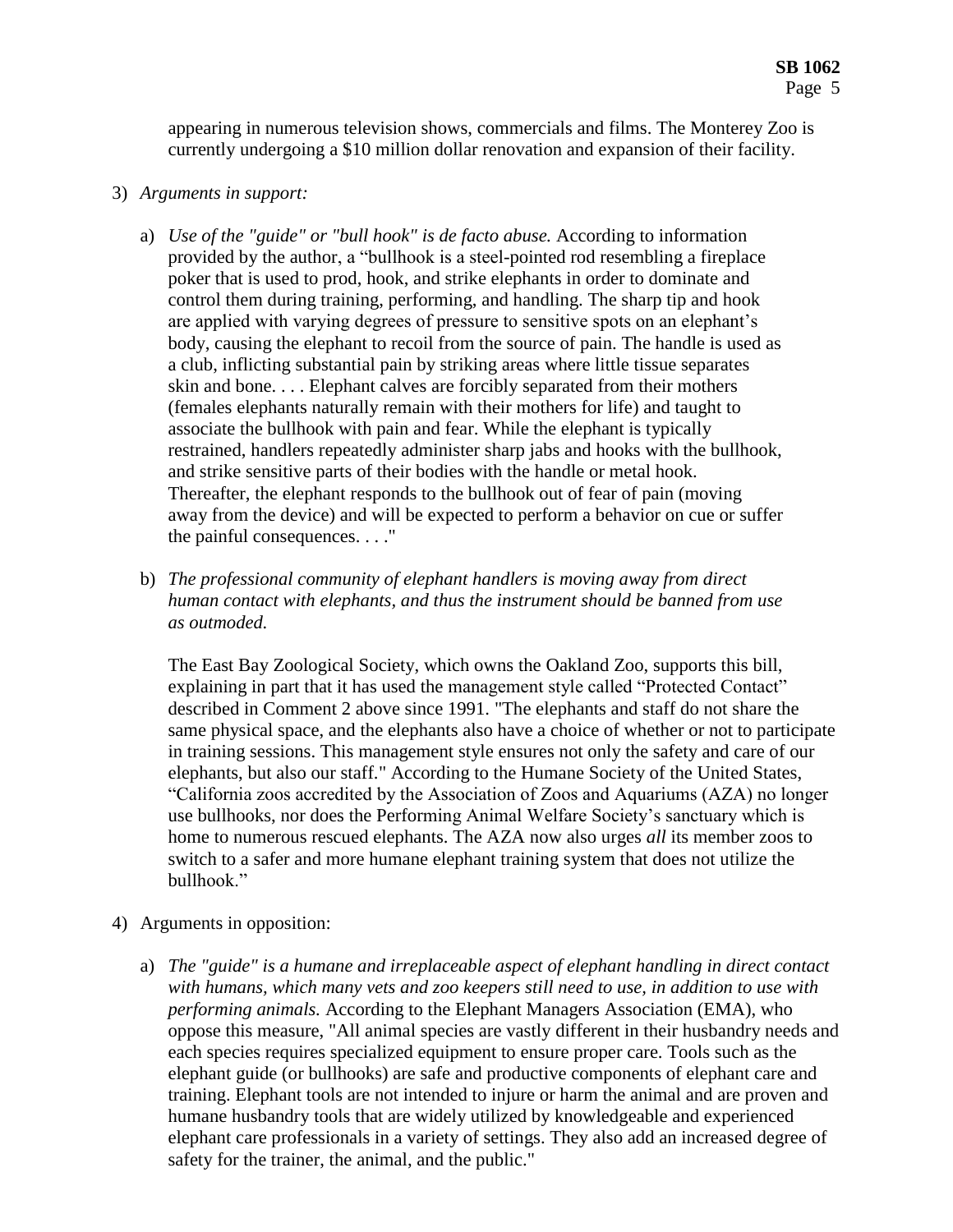Additionally, they add, "The American Veterinary Medical Association (AVMA) has gone on record supporting the use of professional tools, including the guide, to manage elephants." They relay a concern with reliance solely upon protected contact, which depends upon the animal's choice to cooperate, especially with baby elephants that are not yet conditioned to approach their medical treatment area, which is when elephants don't feel well; they won't come into medical pens for treatment. Sadly, this has resulted in more than one baby elephant's death from a treatable condition, an EMA representative asserts.

- b) *Existing law is sufficiently protective of elephants*. Numerous letters to the committee contain similar language and content to the effect of the following: In addition to state laws against animal abuse, and specific laws protecting elephants, there are existing federal regulations that strictly govern elephant care under the Animal Welfare Act, that are overseen and revised frequently by the U.S. Department of Agriculture, animal and Plant Health Inspection Service (USDA/APHIS). USDA/APHIS utilizes trained veterinary professionals who are instructed specifically in animal/elephant care and welfare to conduct regular inspections of all license exhibitors of elephants (and other animals)."
- 5) *Committee comment and suggested amendment*. According to the author, sponsors and supporters of this measure, the goal of SB 1062 is to ensure that elephants are not mistreated. Indeed, it is the uniform view of both supporters and opponents of SB 1062 that elephants should not be subject to any form of abuse, nor subjected to cruel or harmful treatment. Toward this shared goal, both the Penal Code and Fish and Game Code already provide express prohibition in the law against such conduct.

Where there is a conflict of opinion is the differing view of experts in animal husbandry, regulators and veterinarians as to the need for and proper use of the elephant guide, also known as a bullhook or aunk. Given the existing protection in the law against abuse of this tool, and the sometimes mortal consequences asserted by veterinarians and experts in elephant care if the tool is abolished, including; mothers accidently crushing their newborn baby elephants, inability to provide medication to baby elephants untrained in protected contact and adult elephants too sick to cooperate with their handlers in protected contact, and current unavailability of alternative means to allow safe direct contact with the public as required by federal regulations, the committee suggests an alternative to the absolute ban proposed in the current language of the bill.

*Suggested amendment*. The committee suggests that the bill be amended to add the additional language *in a manner that would violate Penal Code section 596.5,* so that the bill would prohibit using or authorizing or allowing an employee, agent or contractor to use, a bullhook, ankus, baseball bat, axe handle, pitchfork, or other device designed to inflict pain for the purpose of training or controlling an elephant (including brandishing, exhibiting, or displaying the devices in the presence of an elephant) *in a manner that would violate Penal Code section 596.5*.

As mention under Existing Law above, PC 596.5 generally prohibits any and all abusive behavior toward elephants and expressly prohibits (a) Deprivation of food, water, or rest, (b)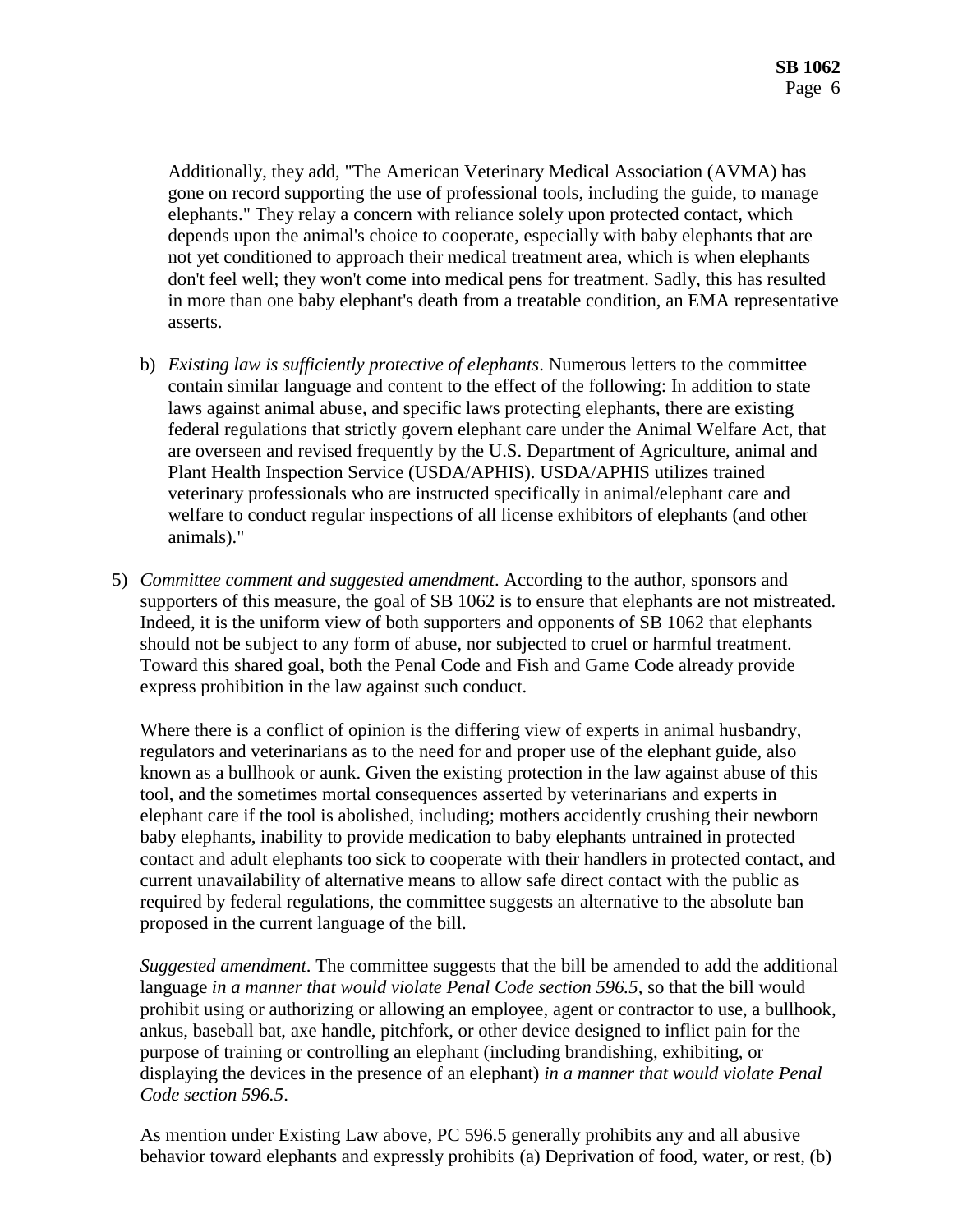Use of electricity, (c) **Physical punishment resulting in damage, scarring, or breakage of skin**, (d) Insertion of any instrument into any bodily orifice, (e) Use of martingales, (f) Use of block and tackle (emphasis added).

The impact of this amendment would be to allow the continued use of the guide or bullhook, but only in a safe way which could not be abusive or cause any harm to the elephant. The burden of proof threshold would be the civil standard of preponderance of the evidence, rather than the more stringent criminal standard of beyond a reasonable doubt. Any violator would be subject to loss of their permits and license to maintain their elephants.

## SHOULD NOT THE BILL BE AMENDED TO PROHIBIT ELEPHANT ABUSE CONSISTANT WITH PROVISIONS IN THE PENAL CODE?

- 6) *Prior related legislation.*
	- a) SB 716 (Lara) of 2015, was a substantially similar measure to SB 1062 currently under consideration, which would have prohibited use of bullhooks for managing elephants but placed the prohibition in the Penal Code, making a violation of the law a crime. SB 716 along with 8 other bills was vetoed by the Governor.

#### The veto message stated:

*"Each of these bills creates a new crime – usually by finding a novel way to characterize and criminalize conduct that is already proscribed. This multiplication and particularization of criminal behavior creates increasing complexity without commensurate benefit. Over the last several decades, California's criminal code has grown to more than 5,000 separate provisions, covering almost every conceivable form of human behavior. During the same period, our jail and prison populations have exploded. Before we keep going down this road, I think we should pause and reflect on how our system of criminal justice could be made more human, more just and more costeffective."*

In response to the Governor's concerns, the author moved the language banning the use of bullhook and other implements contained in SB 716 from the Penal Code to the Fish and Game Code when drafting SB 1062, and expressly excludes the criminal penalties under the Fish and Game Code from its provisions.

- b) AB 777 (L. Levine) of 2007, among other things, would have prohibited use of any implement or device on an elephant that may reasonably result in harm to the elephant, including the elephant's skin. AB 3027 failed passage in the Assembly.
- c) AB 3027 (L. Levine) of 2006, among other things, would have prohibited use of a bullhook or similar device. AB 3027 was held in the Assembly Appropriations Committee.

### **REGISTERED SUPPORT / OPPOSITION**:

### **Support**

The Humane Society of the United States (sponsor)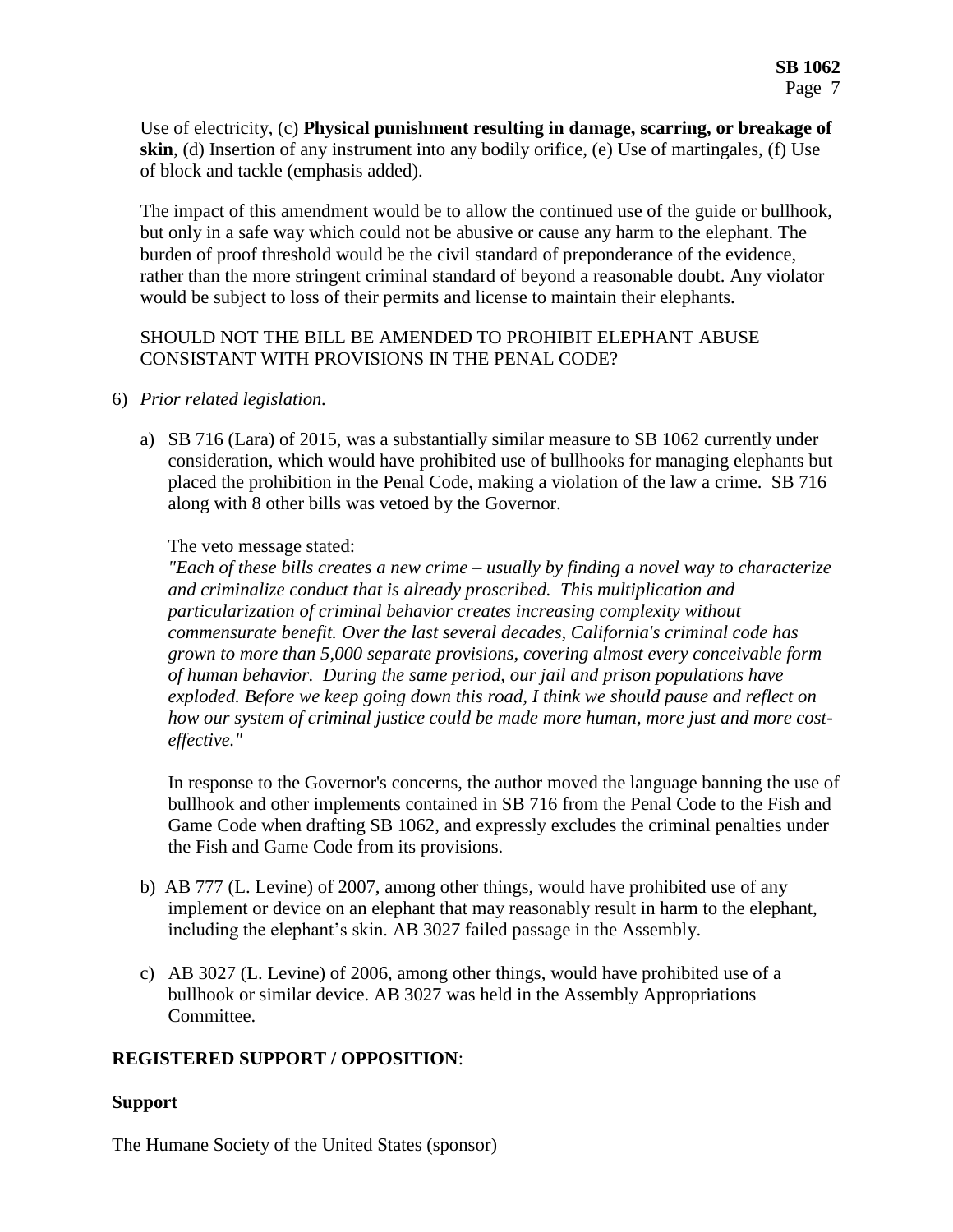Active Environments Alaska Zoo American Society for the Prevention of Cruelty to Animals (ASPCA) Animal Legal Defense Fund Best Friends Animal Society Born Free USA California Association of Zoos and Aquariums California Travel Association Center for Animal Protection and Education City of Oakland Compassion Works International Connection Africa Detroit Zoological Society Earth Island Institute East Bay Regional Park District East Bay Zoological Society (Oakland Zoo) Elephant Aid International Elephant Sanctuary of Tennessee Global Sanctuary for Elephants Humane Society Veterinary Medical Association Humane Society Wildlife Land Trust In Defense of Animals Lieutenant Governor Gavin Newsom Lions, Tigers & Bears Liuna Locals 777 & 792 March for Elephants Marin Humane Society Performing Animal Welfare Society San Diego Humane Society San Francisco SPCA Santa Clara County Activists for Animals Sierra Club California Sierra Wildlife Coalition State Humane Association of California Numerous individuals, including veterinarians.

#### **Opposition**

American Association of Zoo Veterinarians American Humane Association Animals All Around Asian Elephant Support California Fairs Alliance California Responsible Pet Owners Coalition Circus Fans Association of America Circus World Museum Foundation, Inc. Elephant Managers Association Feld Entertainment, Inc. Have Trunk Will Travel